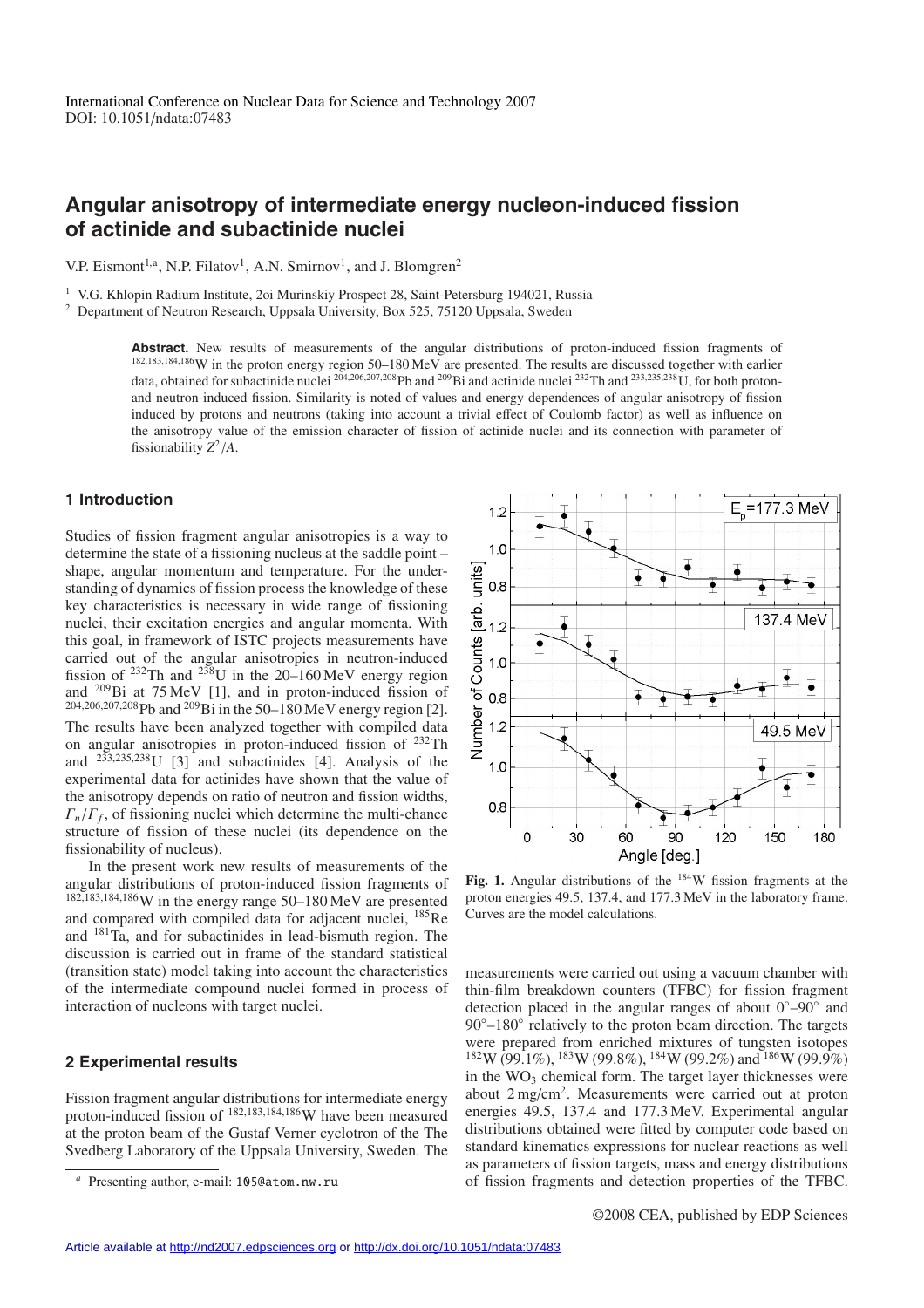**Table 1.** Anisotropy factor for proton-induced fission fragments.

| Isotope            | Proton energy, MeV |                 |                 |
|--------------------|--------------------|-----------------|-----------------|
|                    | $49.5 \pm 0.1$     | $137.4 \pm 1.0$ | $177.3 \pm 1.2$ |
| $^{186}\mathrm{W}$ | $0.30 \pm 0.06$    | $0.25 \pm 0.05$ | $0.14 \pm 0.05$ |
| $184$ W            | $0.40 \pm 0.06$    | $0.25 \pm 0.07$ | $0.14 \pm 0.05$ |
| 183W               | $0.40 \pm 0.06$    |                 | $0.14 \pm 0.03$ |
| 182W               | $0.40 \pm 0.06$    | $0.25 \pm 0.12$ | $0.14 \pm 0.03$ |



**Fig. 2.** Energy dependence of the anisotropy factor for protoninduced fission.

The experimental setup, measurement conditions and procedure of process of experimental results are described in details in our reports [2, 5].

In figure 1 the experimental angular distributions of the <sup>184</sup>W fission fragments in the laboratory frame are presented for three energies of incident protons. The anisotropy factors,  $C = W'(0^{\circ})/W'(90^{\circ})$ -1, for <sup>182,183,184,186</sup>W are given in table 1 and shown in figure 2a together with compiled data for adjacent nuclei,  $^{185}$ Re and  $^{181}$ Ta [6].

### **3 Angular anisotropy for subactinides**

In our previous study [4] we have performed semi-empirical analysis of energy dependence of angular anisotropy for subactinide nuclei in the lead-bismuth region. Experimental data on proton-induced fission for separated lead isotopes and bismuth were taken from compilation [6] and supplemented by our measurements [2]. The analysis has been carried out in the frame of transition state model [7], where the anisotropy factor *C* is merely connected with the mean square of the angular momentum of a nucleus at the saddle point,  $\langle I^2 \rangle$ , and

the dispersion of the momentum projection on the axis of fissioning nucleus,  $K_o^2$ :  $C = \langle I^2 \rangle / K_0^2$ , where  $K_o^2 = (I/\hbar^2) J_{\text{eff}} T$ , where  $J_{\text{eff}}$  is the effective moment of inertia, and *T* is the temperature of a nucleus in this state. Because of complexity of quantitative consideration of cascade and pre-equilibrium particle emission resulting in formation of a broad set of residual nuclei, for subacinide region we applied an "integral" description where  $\langle l^2 \rangle$  and  $\tilde{E}_0^2$  are averaged over the states of fissioning nuclei. The results of these calculations are summarized in figure 2b.

It is seen from figure 2 that experimental data sets for leadbismuth and tungsten regions are very similar. In particular, despite of considerable widening of range of average parameter  $Z^2/A$  of composite system (incident particle + target nucleus) relatively to ref.  $[4]$  – from 33.60 (for <sup>209</sup>Bi+p) and 32.96 (for <sup>208</sup>Pb+p) to 30.08 (for <sup>186</sup>W+p) – the maximal values of the anisotropy factor practically did not change. This testifies about independence  $K_o^2 \sim J_{\text{eff}} T$ , and probably *I* (as far as approximate constancy of  $J_{\text{eff}}$  for these nuclei is predicted by liquid drop model [8]) on  $Z^2/A$  for subactinide nuclei having weak fissionability and accordingly low probability of emission fission. Thus the calculated energy dependences of the anisotropy factors for lead isotopes can be used for all tungsten isotopes. In figure 2a the curve calculated for 208Pb is used as for nucleus with closest fission barrier. It is seen from figure 2 that the calculated curve satisfactorily describe experimental results.

Measurements of angular anisotropy in neutron-induced fission in intermediate energy region have been started in ref. [1]. One of the first results was measurement of angular distribution of fission fragments and anisotropy factor for the  $^{209}$ Bi(n,f) reaction at neutron energy 75 MeV using a Frish gridded ionization chamber [9].

A physical base for comparison of data obtained at neutrons and protons can be found in hypothesis of quasicompound nucleus formed in interaction of heavy nuclei with intermediate energy particles [10]. The "compound nucleus" effect is manifested in similarity of number of observed characteristics for composite systems with the same charge *Z*, mass *A* and excitation energy *E*∗, independently on incident particle (proton or neutron), but taking into account trivial factor of Coulomb barrier for protons. This effect, probably, reflects closeness of parameters of interim compound nuclei formed as a result of intra-nuclear cascade and preliminary emission. For two reactions <sup>208</sup>Pb+p and <sup>209</sup>Bi+n the average values  $\langle Z \rangle$ ,  $\langle A \rangle$  and  $\langle E^* \rangle$ , versus the incident nucleon energy as well as the shapes of their distributions for three values of the projectile energy are shown in figure 3. The data are extracted from calculations by CEM03.01 event generator [11]. Similarity of average values of the above mentioned parameters have been established earlier in ref. [12] as results of calculations by the TALYS code [13].

In case of angular anisotropy account of Coulomb barrier results in change of introduced angular momentum, thus it appears that  $C_n = (E/(E - V))C_p$ . Experimental value of  $C_n$ for  ${}^{209}Bi(n,f) - 0.52 \pm 0.20$  corrected to this factor is compared with  $C_p$  for the <sup>208</sup>Pb(p,f) in figure 2a. It is seen that the values do not contradict each other although they have large uncertainties.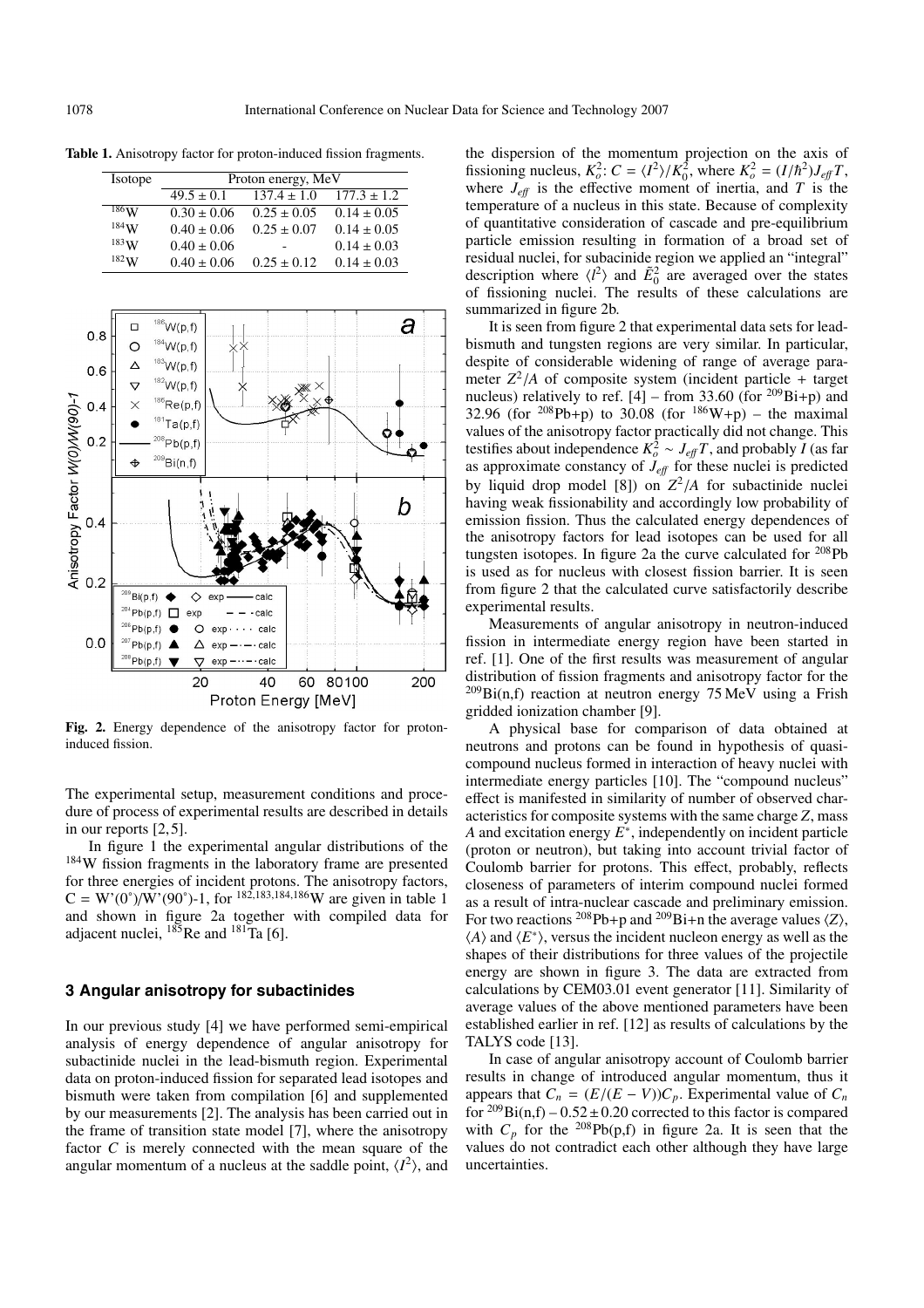

**Fig. 3.** Average charge, mass and excitation energy and their distributions vs projectile energy for reactions 209Bi+n and 208Pb+p calculated by the code CEM03.

#### **4 Angular anisotropy for actinides**

Measurements of angular anisotropies for neutron-induced fission of <sup>232</sup>Th and <sup>238</sup>U in the neutron energy region 20– 160 MeV [1, 14] have contributed in more detailed comparison of values and energy dependences of the anisotropy for protons and neutrons as well as in determination of physical factors affecting the anisotropy for actinide nuclei. In ref. [3] all compiled experimental data on angular anisotropies for proton-induced fission of  $^{232}$ Th,  $^{238}$ U,  $^{233}$ U and  $^{235}$ U have been analyzed. The best agreement of calculated in frame of transition state model (like for subactinide nuclei) and experimental values of anisotropy factors has been obtained for excitation energy at a saddle point for 238U approximately to about 8 MeV more than for <sup>232</sup>Th that has been connected with difference in fissionability for these nuclei.

The dependence of anisotropy on the fissility parameter *Z*2 /*A* in fission induced by low-energy neutrons but at energies higher than the threshold of the emission fission was discussed in refs. [15, 16]. It is interesting that parameter  $Z^2/A$  of the composite systems plays the same role at higher energies when the mechanism of the reaction becomes more complex and the excitation energy of fissioning nuclei becomes higher. It has been assumed that, as in the case of subactinide nuclei, the anisotropy factor for actinides in neutron-induced fission can be calculated using the anisotropy factor for the same energy protons and the composite system with the same parameter  $Z^2/A$ , taking into account the difference of introduced momenta:  $C_n = (E/(E - V))C_p$ . In our case the energy

dependence of anisotropy for the reaction <sup>238</sup>U +  $n(Z^2/A)$  =  $92\frac{3}{2}$ 239 = 35.41) was calculated using the reaction <sup>232</sup>Th +  $p(Z^2)A = 91^2/233 = 35.54$ . The positive result of this approach for converting data for protons to neutron ones has made it possible to apply the reverse procedure to the case of the  $^{232}Th(n,f)$  reaction and thus to obtain the data on the anisotropy for the hypothetical case of proton fission of the composite nucleus with  $Z^2/A = 34.76$ . Thus the use of neutron data allowed to expanding the analyzed range of fissilities.

Data on anisotropy factors for 40 MeV proton-induced fission (including converted from data on neutron-induced ones) and all known data on anisotropy of fission induced by deuterons and alpha-particles have been compared with data on ratio of neutron and fission widths, Γ*n*/Γ*<sup>f</sup>* (determining fissionability of nuclei  $P_f = (1 + \Gamma_n/\Gamma_f)^{-1}$  in the range of parameter of fissionability  $Z^2/A$  about  $35 \div 38$  (see fig. 4). It has been concluded that similarity of behavior of the anisotropy and the probability of neutron emission before the saddle point which is determined by  $\Gamma_n/\Gamma_f$  shows that the temperature at the saddle point remains to be an important factor influencing the anisotropy of fission heavy nuclei induced by intermediate energy nucleons as at low energies.

#### **5 Conclusion**

Experimental studies of angular anisotropies of intermediate energy nucleon-induced fission in the wide range of parameter